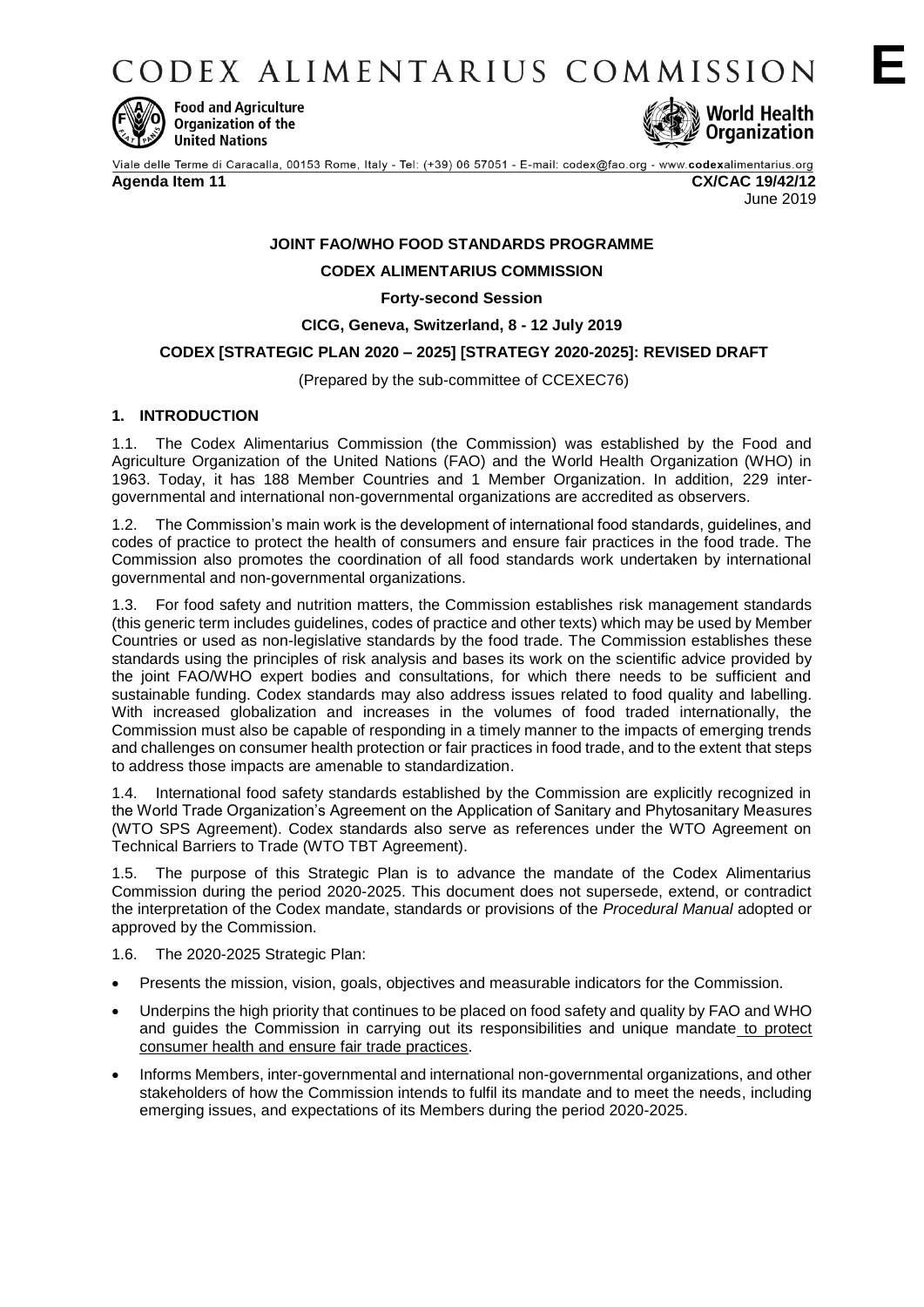1.7. This Strategic Plan will be supported by a more detailed work plan that includes activities and milestones that permit tracking of progress toward accomplishment of the goals. The relevant elements of the work plan will be developed and maintained by the responsible parties identified for each of the objectives. The Strategic Plan and its supporting work plan will be reviewed by the Commission in 2020 and then every two years subsequently through its six-year timespan, in accordance with the relevant provisions of the *Procedural Manual*.

1.8. This plan incorporates a new focus on promoting the relevance and use of Codex standards by governments and others to protect the health of consumers and as a reference for ensuring fair practices in the food trade, recognizing the extent to which Codex standards play a fundamental role in trade facilitation.

## **2. DRIVERS OF CHANGE**

2.1. The dynamics of the standard-setting activities undertaken by the Commission have changed dramatically since it was established. Not only has the number of Members increased significantly, Codex has also seen more active participation by its Members, in particular by developing countries<sup>1</sup> engaged in the international food standard-setting process. Sitting alongside programmes for technical cooperation, broader inter- and intra-regional cooperation and the activities of regional economic communities, the FAO/WHO Codex Trust Fund (CTF1&2) is a key initiative in this regard. It supports Codex Members in building robust and sustainable national capacity to engage in Codex with the ultimate vision of all countries engaging fully and effectively in Codex and benefitting fully from Codex standards.

2.2. The focus and needs of Codex Members are also evolving, for example, as they consider the voluntary United Nations' Sustainable Development Goals (SDGs) adopted by world leaders in September 2015<sup>2</sup>. Codex standards can assist Members in their implementation efforts with respect to the SDGs that are directly related to food safety and fair practices in the food trade. In particular, adoption of Codex standards can support the achievement of the following SDGs.

| SDG <sup>3</sup>                                                                                                      | <b>SDG TARGET<sup>4</sup></b>                                                                        | <b>CONTRIBUTION OF CODEX</b>                                                                                                                                                                                                                                                  |
|-----------------------------------------------------------------------------------------------------------------------|------------------------------------------------------------------------------------------------------|-------------------------------------------------------------------------------------------------------------------------------------------------------------------------------------------------------------------------------------------------------------------------------|
| SDG 2 - ending hunger, achieving<br>food security and improved<br>nutrition, and promoting<br>sustainable agriculture | Ensuring sustainable food production<br>systems and implementing resilient<br>agricultural practices | Promoting access to knowledge of<br>good practices and new methods and<br>technologies in agriculture, through<br>Codex standards.                                                                                                                                            |
|                                                                                                                       | Ensuring access by all people to<br>safe, nutritious and sufficient food.                            | The adoption of food safety<br>standards helps reduce risk of death<br>and illness from food that may<br>otherwise contain chemical or<br>(micro)biological agents at levels<br>higher than those provided for in the<br>standards.                                           |
|                                                                                                                       |                                                                                                      | Codex also provides guidance on<br>nutritional issues, including the<br>development of Nutrient Reference<br>Values (NRVs), product standards for<br>foods for special dietary uses, and<br>other technical information used in<br>the development of labelling<br>standards. |
| SDG 3 - ensuring healthy lives                                                                                        | Combatting communicable diseases                                                                     |                                                                                                                                                                                                                                                                               |

**and promoting well-being for all, at** 

 $\Box$ 

**all ages**

<sup>1</sup>Although there is no established convention for the designation of "developed" and "developing" countries or areas in the United Nations system, in 1996 this concept was introduced to the Standard country or area codes for statistical use (known as M49). From 2018, the M49 adopted the same definition as that used in the final report of the Millennium Development Goals (MDG). See the list of countries in developing regions at <https://unstats.un.org/unsd/methodology/m49/>

<sup>2</sup> See<http://www.un.org/sustainabledevelopment/development-agenda/>

<sup>&</sup>lt;sup>3</sup> A full description of the SDG goals and Targets is available at: [https://www.un.org/sustainabledevelopment/sustainable](https://www.un.org/sustainabledevelopment/sustainable-development-goals/)[development-goals/](https://www.un.org/sustainabledevelopment/sustainable-development-goals/)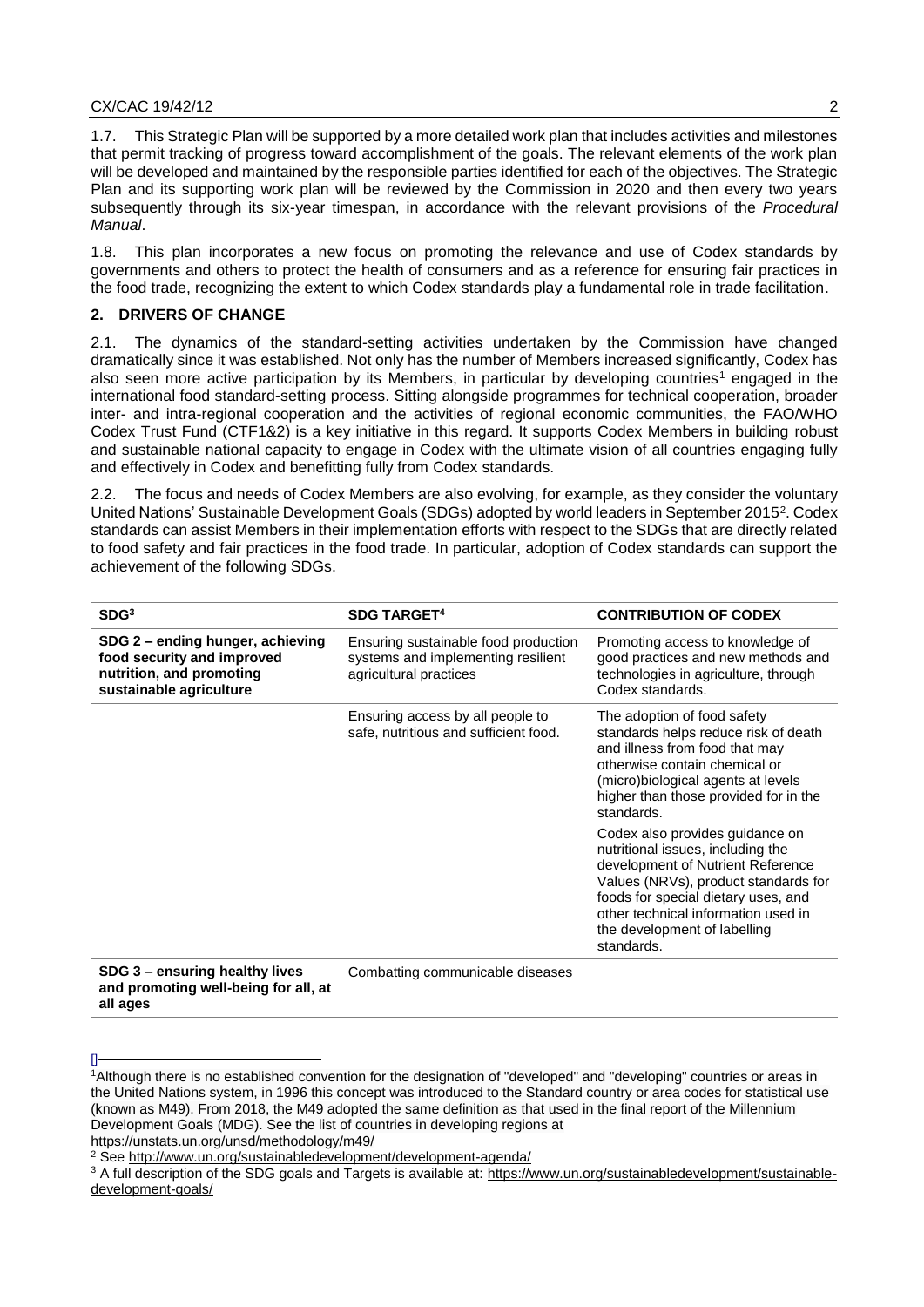| SDG <sup>3</sup>                                                               | <b>SDG TARGET<sup>4</sup></b>                                                                                                                                                      | <b>CONTRIBUTION OF CODEX</b>                                                                                                                                                                                                                                                                                                                                                                              |
|--------------------------------------------------------------------------------|------------------------------------------------------------------------------------------------------------------------------------------------------------------------------------|-----------------------------------------------------------------------------------------------------------------------------------------------------------------------------------------------------------------------------------------------------------------------------------------------------------------------------------------------------------------------------------------------------------|
|                                                                                | Reducing by one third premature<br>mortality from non-communicable<br>diseases through prevention and<br>treatment                                                                 |                                                                                                                                                                                                                                                                                                                                                                                                           |
|                                                                                | Substantially reducing the number of<br>deaths and illnesses from hazardous<br>chemicals                                                                                           |                                                                                                                                                                                                                                                                                                                                                                                                           |
|                                                                                | Strengthening the capacity of all<br>countries, in particular developing<br>countries, for early warning, risk<br>reduction and management of<br>national and global health risks. | Developing countries are contributing<br>more actively to the international food<br>standard-setting process. CTF<br>supports countries to build strong,<br>solid and sustainable national<br>capacity to engage in Codex and<br>reap the benefits of Codex<br>standards. Codex texts also provide<br>guidelines for Member countries that<br>can be used to build national<br>capacity in risk analysis. |
| SDG 12 - ensuring sustainable<br>consumption and production<br>patterns        | Halving per capita global food waste<br>at retail and consumer levels and<br>reducing food losses along<br>production and supply chains,<br>including post-harvest losses          | Codex standards support the safe<br>and effective production,<br>preservation, inspection, certification<br>and transport of food along the food<br>chain and its appropriate labelling.                                                                                                                                                                                                                  |
| SDG 17 - revitalizing the global<br>partnership for sustainable<br>development | Promoting a universal, rules-based,<br>open, non-discriminatory and<br>equitable multilateral trading system                                                                       | Codex standards also support fair<br>practices in the food trade, which in<br>turn supports food security and<br>economic growth. The standards are<br>considered by the WTO as the<br>international reference for the safety<br>and quality of food traded<br>internationally.                                                                                                                           |

2.3. The environment in which Codex operates continues to evolve. Food and food ingredients are among the most traded commodities internationally. Changes in the global feed and food supply chain system, resource optimization efforts, food security and safety concerns, innovations in food science and technology, [the effects of shifting populations,] climate change [and water scarcity,] and consumer concerns4 represent some of the drivers of change that may introduce new opportunities and challenges. The Commission must maintain a steady focus on its mandate. It must be sufficiently capable of being proactive, flexible and responding in a timely manner to emerging issues that impact on food safety and quality with the aim of protecting consumer health and ensuring fair practices in the food trade.

## **3. CODEX VISION AND MISSION**

## *Codex Vision Statement*

3.1. "[Where the world comes together]/[Space for global collaboration] to create [harmonised] [globally recognized] food [safety, quality and nutritional] standards to protect [the health of] [everyone]/[consumers] [and trade] everywhere."

## *Codex Mission Statement*

3.2. "Protect consumer health and [promote]/[ensure] fair practices in the food trade by setting [global]/[international], [science-based]/[scientifically validated] [food safety, quality and nutritional] [reference] standards."]

 $\mathbb{I}$ <sup>4</sup> The consideration of other factors in the Codex standard setting process is governed by the *Statements of Principle Concerning the Role of Science in the Codex Decision-Making Process and the Extent to Which Other Factors are Taken into Account.*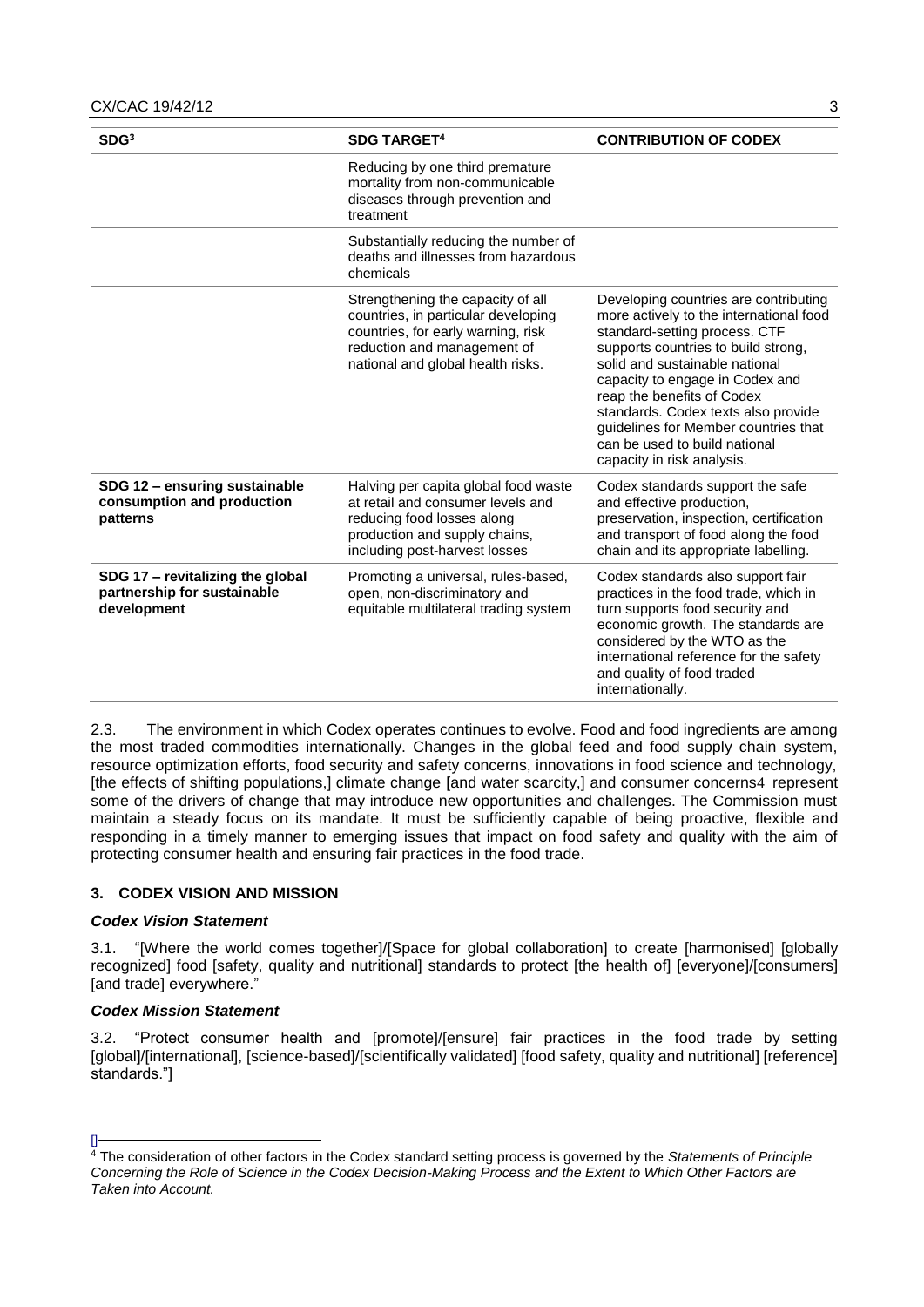[Be the pre-eminent, global body that sets science-based food standards to protect consumer health and promote fair practices in food trade]

# **4. CODEX CORE VALUES [AND PRINCIPLES]**

4.1. The Codex Alimentarius Commission re-commits itself to the following core values, which will guide its work to fulfil its strategic vision[ 5 ];

- Collaboration
- Inclusiveness
- Consensus building<sup>6</sup>
- **Transparency**

4.2. [In conducting its work, the Commission takes into account, where appropriate, the relevant policies, strategies and guidelines of FAO and WHO, and of other intergovernmental organizations such as the World Organization for Animal Health (OIE), consistent with fulfilling its unique mandate to protect the health of consumers and promote fair practices in the food trade through the development of international food [safety, quality and nutritional] standards.]

[In conducting its work, the Commission strives to ensure that the concepts of protecting the health of consumers and fair practice in the food trade are consistently followed in the Codex standard-setting process]

### **5. GOALS AND OBJECTIVES**

5.1. The Codex Alimentarius Commission commits itself to work towards achievement of the following five goals:

- 1. Address [,proactively and in a timely manner,] current, emerging and critical issues [identified by Codex members]/[in food safety and quality]
- 2. Develop standards based on [science and]/[Codex] risk-analysis principles
- 3. Increase impact through the recognition and use of Codex standards
- 4. All Codex members have the capacity to participate at all stages of the Standard setting process
- 5. Enhance work management systems and practices that support the efficient and effective achievement of all strategic plan goals.

5.2. The objectives under each of the goals for the period 2020-2025, the parties responsible for achievement of the objectives, the expected outcomes and the indicators against which progress will be monitored are as follows:

### **Goal 1: Address [, proactively and in a timely manner,] current, emerging and critical issues [identified by Codex members]/[in food safety and quality]**

5.3. *The focus and needs of Codex Members are evolving, as is the environment in which Codex operates. Codex will need to be proactive and flexible and to respond in a timely manner to the opportunities and challenges that result.*

### *Objectives*

 $\mathsf{I}$ 

- 1.1 Identify needs and emerging issues.
- 1.2 Prioritize needs and emerging issues.

The primary responsibility for achieving these objectives lies with Codex subsidiary bodies and the Executive Committee of the Codex Alimentarius Commission.

<sup>5</sup> The Codex Alimentarius Commission will review these core values during the period of this Strategic Plan.]

<sup>6</sup> Consensus should be based on *Measures to Facilitate Consensus* included in the Procedural Manual.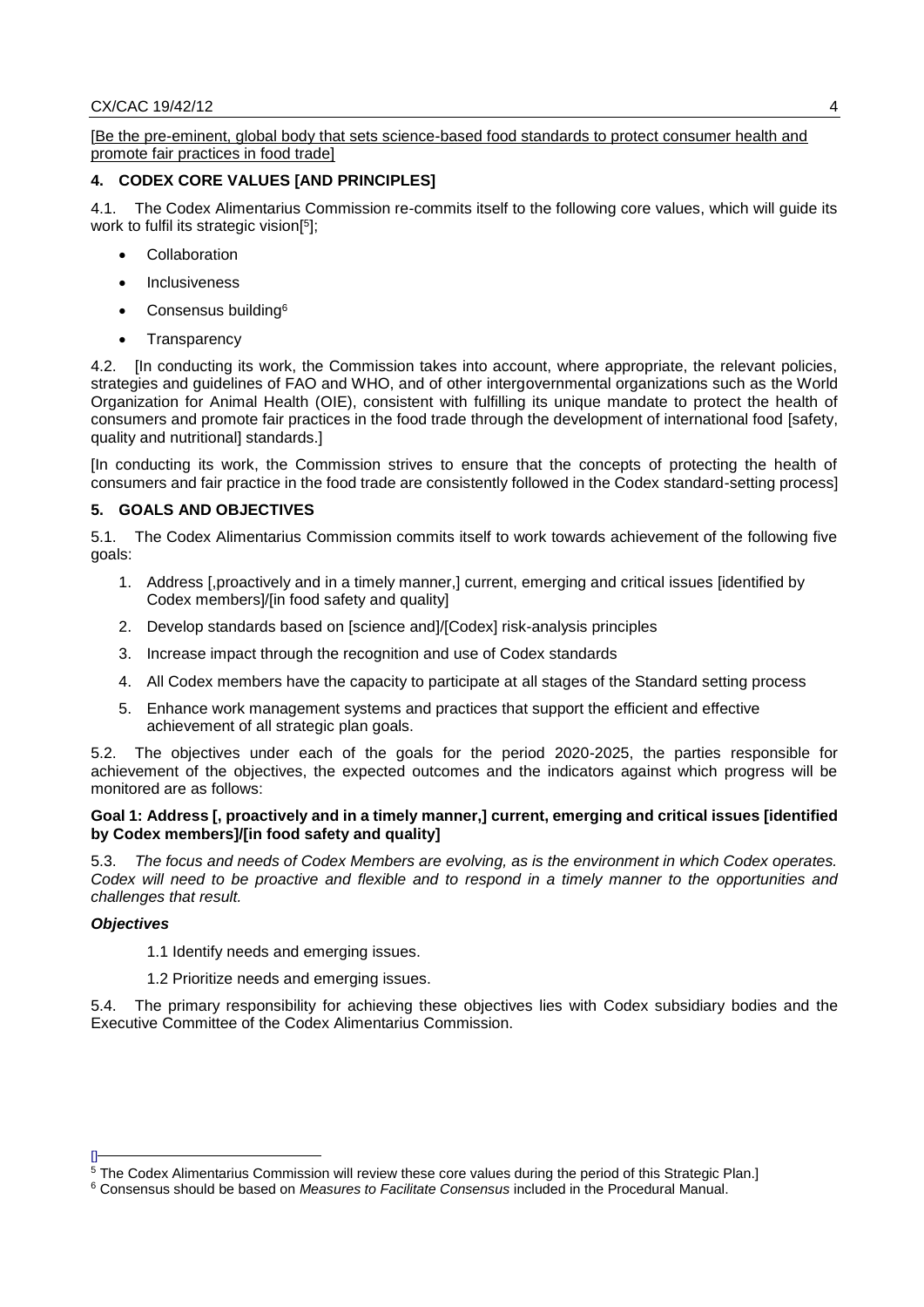| <b>Objective</b>                              | <b>Outcome</b>                                                                            | <b>Indicators</b>                                                                                                                                        |
|-----------------------------------------------|-------------------------------------------------------------------------------------------|----------------------------------------------------------------------------------------------------------------------------------------------------------|
| 1.1 Identify needs<br>and emerging<br>issues. | Improved ability of Codex to<br>develop standards relevant to the<br>needs of its members | The number of emerging issues identified by subsidiary<br>bodies. (Meeting reports <sup>7</sup> )                                                        |
| 1.2 Prioritize needs<br>and emerging          | Timely Codex response to<br>emerging issues and the needs                                 | Proportion of identified emerging issues that lead to<br>proposals for new work (Meeting reports)                                                        |
| of members<br>issues.                         |                                                                                           | Time taken from the identification of new issues to the<br>submission of proposals for new work to the Executive<br>Committee ( <i>Meeting reports</i> ) |

### *Measuring progress towards and achievement of Goal 1 objectives for the period 2020-2025*

### **Goal 2: Develop standards based on [science and [/[Codex] risk-analysis principles**

5.5. *The Codex Alimentarius Commission establishes its standards in accordance with the principles of risk analysis and [makes optimal use of available]/ [bases its work] scientific advice. Members and those engaged in the food trade who use Codex standards value the strong scientific basis of Codex, which is currently threatened by unsustainable resourcing. Codex must prioritize the securing of independent, timely and highquality scientific advice, identifying the steps that each actor – Members, the FAO, and WHO – can take to ensure, support and advocate for the delivery of timely scientific advice to Codex through a fully and sustainably funded program. Furthermore, globally representative data are needed for scientific advice to be comprehensive and for Codex standards to be relevant to the global food supply. This will require, among other things, capacity building in developing countries that is specific to robust data generation, scientific analysis, and overall increased capacity to conduct such work.*

#### *Objectives*

 $\mathbb{I}$ 

2.1 Use scientific advice consistently in line with Codex risk-analysis principles.

2.2 Promote the submission and use of globally representative data in developing and reviewing Codex standards.

2.3 Promote sufficient and sustainable funding for expert bodies that deliver scientific advice.

5.6. The primary responsibility for achieving objective 2.1 lies with Codex Subsidiary bodies. The responsibility for objective 2.2 is shared between Codex Subsidiary bodies and Codex Member countries. The responsibility for objective 2.3 lies with the Codex Alimentarius Commission, the Executive Committee and Member countries.

| <b>Objective</b>                                                                                                                 | <b>Outcome</b>                                                                                                                                                                     | Indicator                                                                                                                                                                                                                                                                                                                                           |
|----------------------------------------------------------------------------------------------------------------------------------|------------------------------------------------------------------------------------------------------------------------------------------------------------------------------------|-----------------------------------------------------------------------------------------------------------------------------------------------------------------------------------------------------------------------------------------------------------------------------------------------------------------------------------------------------|
| 2.1 Use scientific<br>advice consistently<br>in line with Codex<br>risk analysis<br>principles                                   | Scientific advice is taken into<br>account consistently and in line<br>with Codex risk analysis<br>principles by all relevant<br>committees during the standard<br>setting process | Proportion of texts considered by CCEXEC, as part of its<br>work to monitor the progress of standards development,<br>for which reports by subsidiary body Chairs indicate how<br>scientific advice was used and any other legitimate factors<br>were considered in developing Codex texts. (Reports from<br>Chairs of subsidiary bodies to CCEXEC) |
| 2.2 Promote the<br>submission and<br>use of globally<br>representative data<br>in developing and<br>reviewing Codex<br>standards | Codex standards are developed<br>with reference to globally<br>representative data                                                                                                 | Proportion [and regional distribution] of Codex members<br>who contribute to calls for data from working groups and<br>Joint FAO/WHO Expert Committees [and (ii) calls for<br>expert from Joint FAO/WHO Expert Committees]. (EWG<br>forums, reports of pWGs and data from the expert<br>committee secretariats)                                     |

| Measuring progress towards and achievement of goal 2 objectives for the period 2020-2025 |
|------------------------------------------------------------------------------------------|
|------------------------------------------------------------------------------------------|

<sup>7</sup>Potential data sources to facilitate measurement of progress against the indicators have been identified to the extent possible and are included in parenthesis after each of the indicators)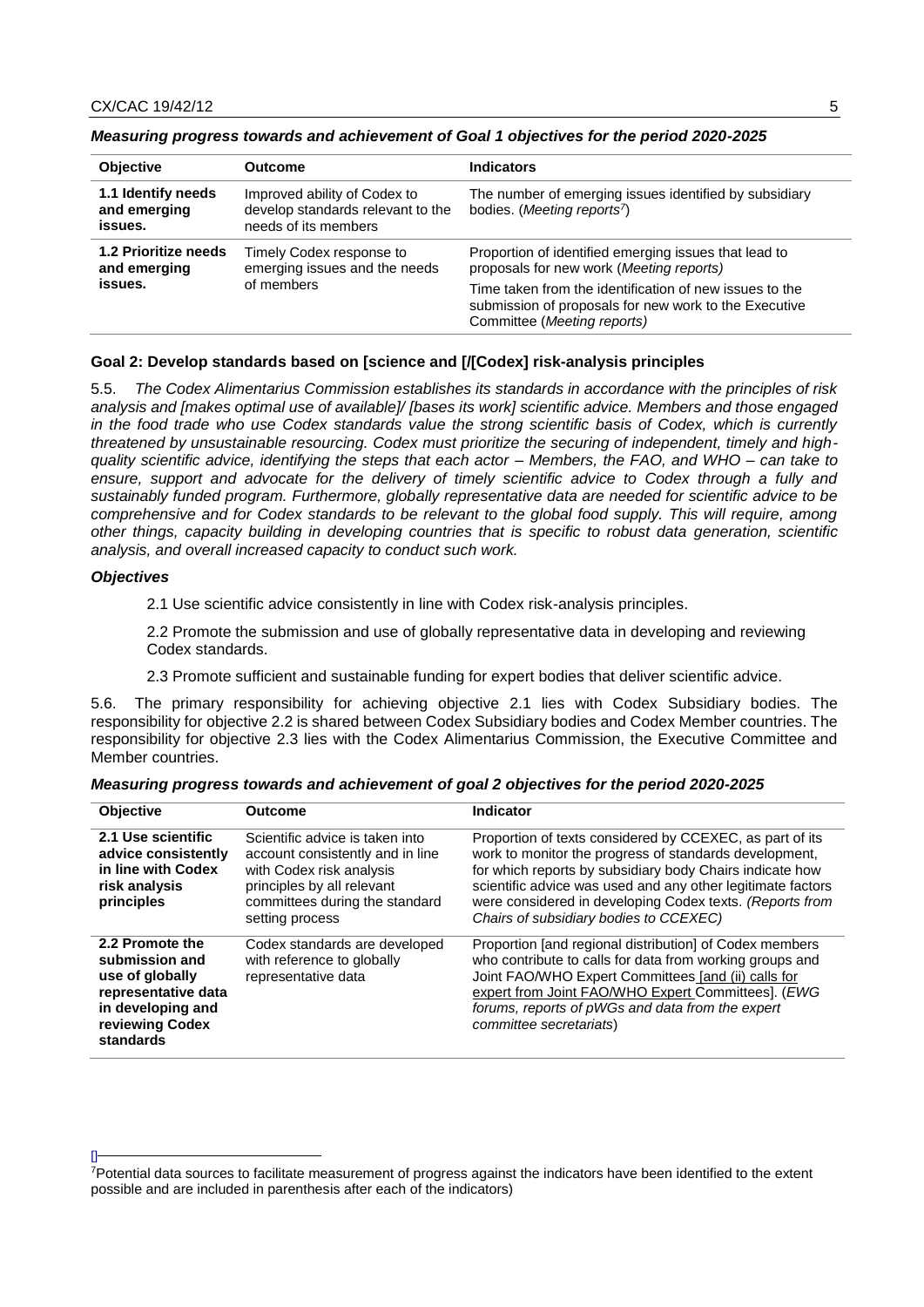| <b>Objective</b>                                                                          | <b>Outcome</b>                                                                                                                                                       | Indicator                                                                                                                               |
|-------------------------------------------------------------------------------------------|----------------------------------------------------------------------------------------------------------------------------------------------------------------------|-----------------------------------------------------------------------------------------------------------------------------------------|
| 2.3 Promote<br>sufficient and<br>sustainable<br>funding for expert<br>bodies that deliver | FAO and WHO expert bodies are<br>providing scientific advice within<br>time frames agreed between<br>committees and FAO/WHO, and<br>these time frames allow standard | Extent of and any changes in core funding for scientific<br>advice within FAO and WHO (Reports on budget from<br>FAO and WHO)           |
| scientific advice                                                                         | development to progress in a<br>timely manner                                                                                                                        | Proportion of scientific advice provided within established<br>timeframes (FAO/WHO papers on scientific advice and<br>meeting reports)] |

#### **Goal 3: Increase impact through the recognition and use of Codex standards**

5.7. *Communications that drive greater awareness, understanding, and recognition of available, harmonized standards are essential to the effectiveness of Codex. Even in the absence of adoption of Codex standards into national legislation, the greater use of Codex standards by the food trade and other actorscan contribute to consumer health protection and ensuring fair practices in the food trade.*

### *Objectives*

3.1 Raise the awareness of Codex standards.

3.2 Support initiatives to enable the understanding and implementation/application of Codex standards.

3.3. Recognise and promulgate the use and impact of Codex standards.

5.8. Raising awareness and promotion of the use of Codex standards is the responsibility of all Member countries and Observers of Codex. The Codex Secretariat also has responsibility to raise awareness and assess the impact of Codex standards [on consumer health and fair practices in the food trade].

*Measuring progress towards and achievement of goal 3 objectives for the period 2020-2025*

| Objective                                                                                                         | <b>Outcome</b>                                                                                              | <b>Indicators</b>                                                                                                                                                                                                                                                        |
|-------------------------------------------------------------------------------------------------------------------|-------------------------------------------------------------------------------------------------------------|--------------------------------------------------------------------------------------------------------------------------------------------------------------------------------------------------------------------------------------------------------------------------|
|                                                                                                                   |                                                                                                             |                                                                                                                                                                                                                                                                          |
| 3.1 Raise the awareness<br>of Codex standards                                                                     | Codex Members are<br>proactively promoting the<br>use of Codex standards                                    | Number of country contributions to the Codex regional<br>and observer webpages reflecting events/activities that<br>raise awareness on Codex standards (Codex regional<br>and observer webpages)                                                                         |
|                                                                                                                   |                                                                                                             | Number of activities in the Codex communications work<br>plan that explicitly address the visibility of Codex<br>standards and extent of implementation (Annual report to<br>CCEXEC)                                                                                     |
| 3.2 Support initiatives to<br>enable the understanding<br>and<br>implementation/application<br>of Codex standards | Increased use of Codex<br>standards in the<br>development of national<br>food standards and<br>regulations. | Proportion of Member countries participating in national or<br>regional capacity development initiatives to encourage<br>and facilitate practical use of Codex standards have been<br>undertaken (Circular Letter or reports from Regional Co-<br>ordinating Committees) |
|                                                                                                                   | Increased use of Codex<br>standards by the food<br>tradel                                                   | Proportion of specified Codex standards adopted or used<br>by Codex Members (Biennial regional survey on use of<br>specific Codex texts) [Proportion of specified Codex<br>standards adopted or used by relevant Codex Observers<br>(Survey to observers)]               |
| 3.3. Recognise and<br>promulgate the impact of<br><b>Codex standards</b>                                          | Having a mechanism/tool<br>to measure the impact of<br>Codex standards<br>developed and piloted             | Progress on the development of a mechanism to measure<br>impact of Codex standards (Annual progress report)                                                                                                                                                              |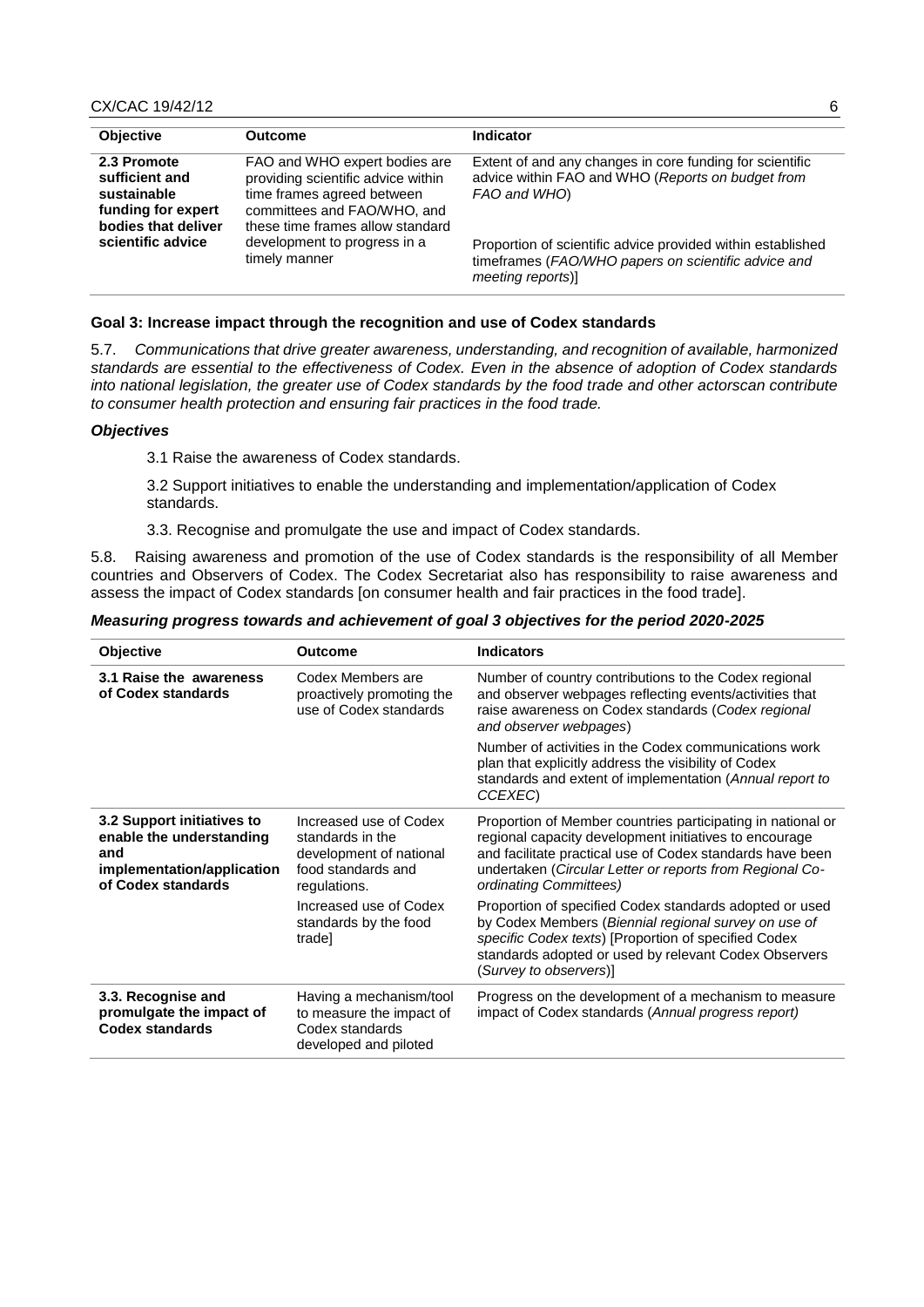### **Goal 4: All Codex members have the capacity to participate at all stages of the Standard setting process**

5.9. *Members' abilities to participate actively in the development of Codex texts still varies widely and is dependent on the capacity and sustainability of national Codex systems. While the responsibility for these systems resides with Members, there is a role for support that will help to close gaps in capabilities as much*  as possible over the life of this Strategic Plan. Sources of funding and a broad range of formal and informal *capacity building, partnering, and technical knowledge sharing activities will all play important roles in strengthening the capacity of Members for sustainable, active participation in Codex activities, supporting all Members in maintaining national systems and expanding the potential for co-hosting of committees, consistent with our value of inclusiveness.*

# **Objectives**

- 4.1 Enable sustainable national Codex structures in all Codex Member countries.
- 4.2 Increase sustainable and active participation of all Codex Members.
- 4.3 [Identify barriers to active participation by developing countries and means of addressing them.]

5.10. FAO and WHO also are responsible for providing support to developing countries and to facilitate their effective participation through the Codex Trust Fund and other funding sources. Member countries supplement this through their support for, and participation in, formal and informal capacity building, partnering, and knowledge sharing activities

| Objective                                                                                                                                                                                                                                                   | <b>Outcome</b>                                     | <b>Indicators</b>                                                                                                                                                                                                                                                           |
|-------------------------------------------------------------------------------------------------------------------------------------------------------------------------------------------------------------------------------------------------------------|----------------------------------------------------|-----------------------------------------------------------------------------------------------------------------------------------------------------------------------------------------------------------------------------------------------------------------------------|
| 4.1. Enable<br>sustainable                                                                                                                                                                                                                                  | Participation by all Codex                         | Proportion of countries with effective capacity in their:                                                                                                                                                                                                                   |
|                                                                                                                                                                                                                                                             | Member countries in the work of                    | 1. Codex Contact Point, structure and processes                                                                                                                                                                                                                             |
| national Codex<br>structures in all<br><b>Codex Member</b>                                                                                                                                                                                                  | Codex Committees and working<br>groups             | 2. Consultation structures (e.g., national Codex<br>Committees) and processes                                                                                                                                                                                               |
| countries                                                                                                                                                                                                                                                   |                                                    | 3. Management of Codex work                                                                                                                                                                                                                                                 |
|                                                                                                                                                                                                                                                             |                                                    | (Results of application of the Codex diagnostic tool by<br>Members)                                                                                                                                                                                                         |
|                                                                                                                                                                                                                                                             |                                                    | Sustainable resource allocation for the above, which may<br>be reflected in national legislation and/or organization<br>structures (Reports by Member countries), with the<br>possibility of including specific questions to assess this<br>indicator in Circular Letters]) |
|                                                                                                                                                                                                                                                             |                                                    | Additional indicator for CTF recipient countries:                                                                                                                                                                                                                           |
|                                                                                                                                                                                                                                                             |                                                    | Proportion of CTF2 recipient countries sustaining national<br>Codex systems and related activities once the funding<br>ends (EWG forum and OCS)                                                                                                                             |
| 4.2 Increase                                                                                                                                                                                                                                                | Sustained, active participation in                 | Proportion of countries with a sustained or increased:                                                                                                                                                                                                                      |
| sustainable and<br>active participation<br>of all Codex<br>members                                                                                                                                                                                          | the work of Codex Committees<br>and working groups | <b>Contribution to EWGs</b><br>$\bullet$                                                                                                                                                                                                                                    |
|                                                                                                                                                                                                                                                             |                                                    | Chairing of EWGs<br>٠                                                                                                                                                                                                                                                       |
|                                                                                                                                                                                                                                                             |                                                    | Response to Circular Letters                                                                                                                                                                                                                                                |
|                                                                                                                                                                                                                                                             |                                                    | (EWG forum and OCS)                                                                                                                                                                                                                                                         |
| 4.3 [Identify<br>[A broad range of formal and<br>barriers to active<br>informal capacity building,<br>participation by<br>partnering, and knowledge<br>developing<br>sharing activities is in place and<br>countries and<br>is effective in building active |                                                    | Documented discussions from the regional coordinating<br>committees(RCC) or related meetings on barriers and<br>potential solutions to participation by developing<br>countries (Reports of RCCs and related meetings)                                                      |
| means of<br>addressing them.]                                                                                                                                                                                                                               | participation by developing<br>countries]          | Increase in reports of mentorship and experience sharing<br>on Codex issues between countries (Reports by<br>members and/or RCC reports)/                                                                                                                                   |

*Measuring progress towards and achievement of goal 4 objectives for the period 2020-2025*